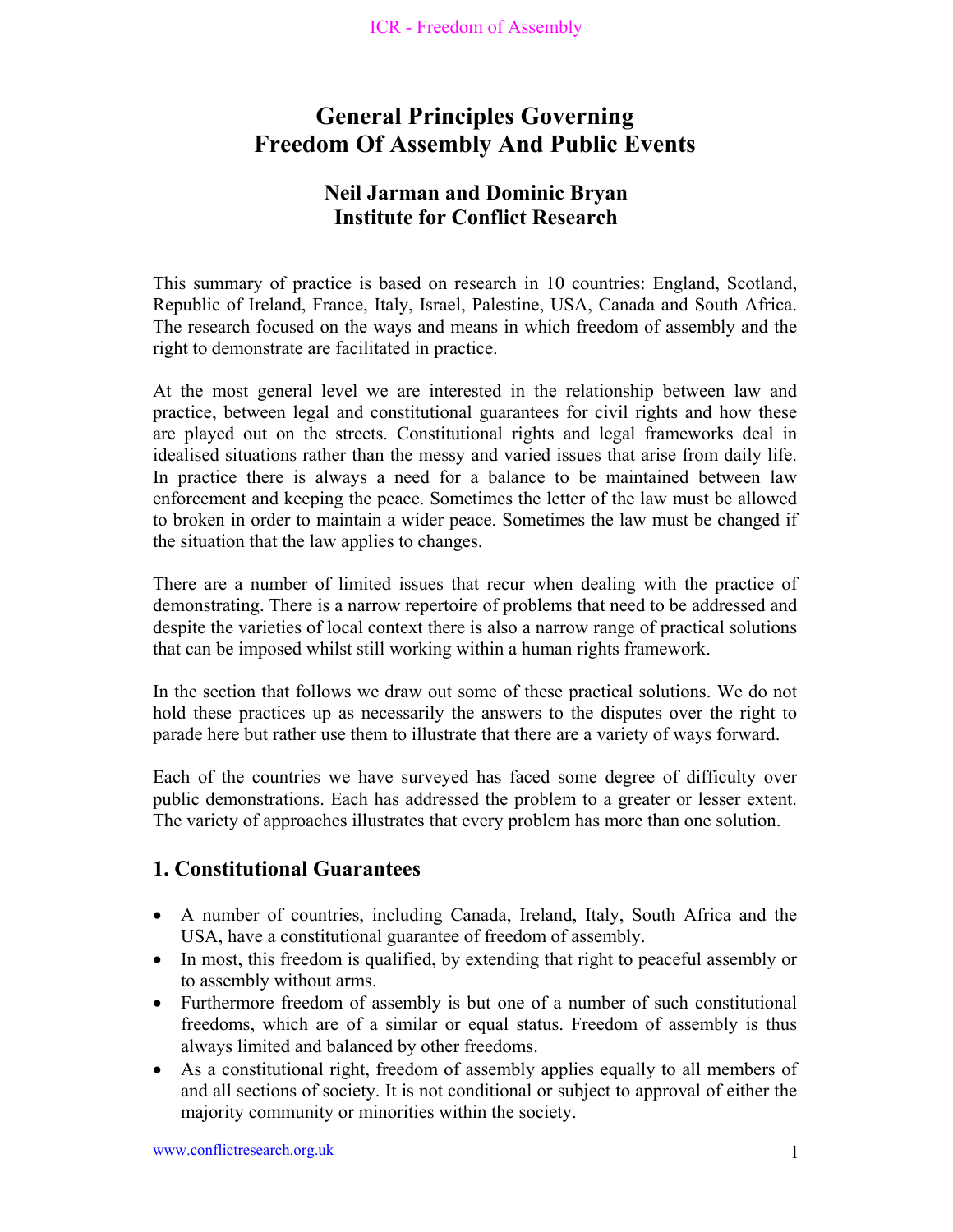- Constitutional rights are, or can be, limited by concerns for public order, public safety, public health (Italy) and morality (Ireland, Italy) and 'other reasonable limits' (Canada).
- Such unspecified or unfocused restrictions may be or can be clarified by the courts. In Italy and the USA the courts have overturned laws which they consider unduly restricts constitutional guarantees. In Canada and South Africa the constitutional limits have yet to be addressed by the judiciary.

### **2. Legal Frameworks**

- Three of the countries (France, Israel and the United Kingdom) that we studied provided no constitutional right to demonstrate, although in each country such rights had been established through practice.
- In France and the United Kingdom the right to demonstrate is guaranteed through the absence of formal restrictions. Under English common law one is allowed to do something unless it is prohibited.
- Israel has a somewhat intermediate position is so far as there is no constitutional right to freedom of assembly. However the Supreme Court has defined it as a 'fundamental right'. As such the government has issued legally binding directives to defined the framework of such rights.
- In France, Ireland, Italy and the United Kingdom laws defining or limiting the rights of assembly were introduced during periods of political disturbances during the 1930s, when there were widespread and recurrent clashes between political opponents of the left and right. In each country these regulations still provide the basis for legal constraint.
- In South Africa a new legal framework defining the structure of management of demonstrations was introduced as a result of a commission of inquiry into public violence following serious violence at political demonstrations during the period of political transition.
- In each country laws have been enacted to define or to limit the constitutional rights with respect to concerns for public disorder. In all cases public order is cited as a legitimate reason for banning or restricting a public demonstration.
- Constraints can also be legally imposed for such factors as support for unconstitutional demands (France has banned campaigns for the legalisation of cannabis) and in support of illegal organisations (Ireland).

### **3. Tradition**

- Traditional rights to demonstrate, at particular times of the year or over specific routes, are rarely invoked. In most cases a pragmatic and flexible approach is adopted. Routes are varied according to circumstances and change over the years.
- In Canada and USA there is a concept of 'grandfathering' by which established or important events have a right to a specific route or a specific date or both.
- In New York and Toronto there are a limited number of 'grandfathered' parades each year, although the number can increase. Many parades are organised by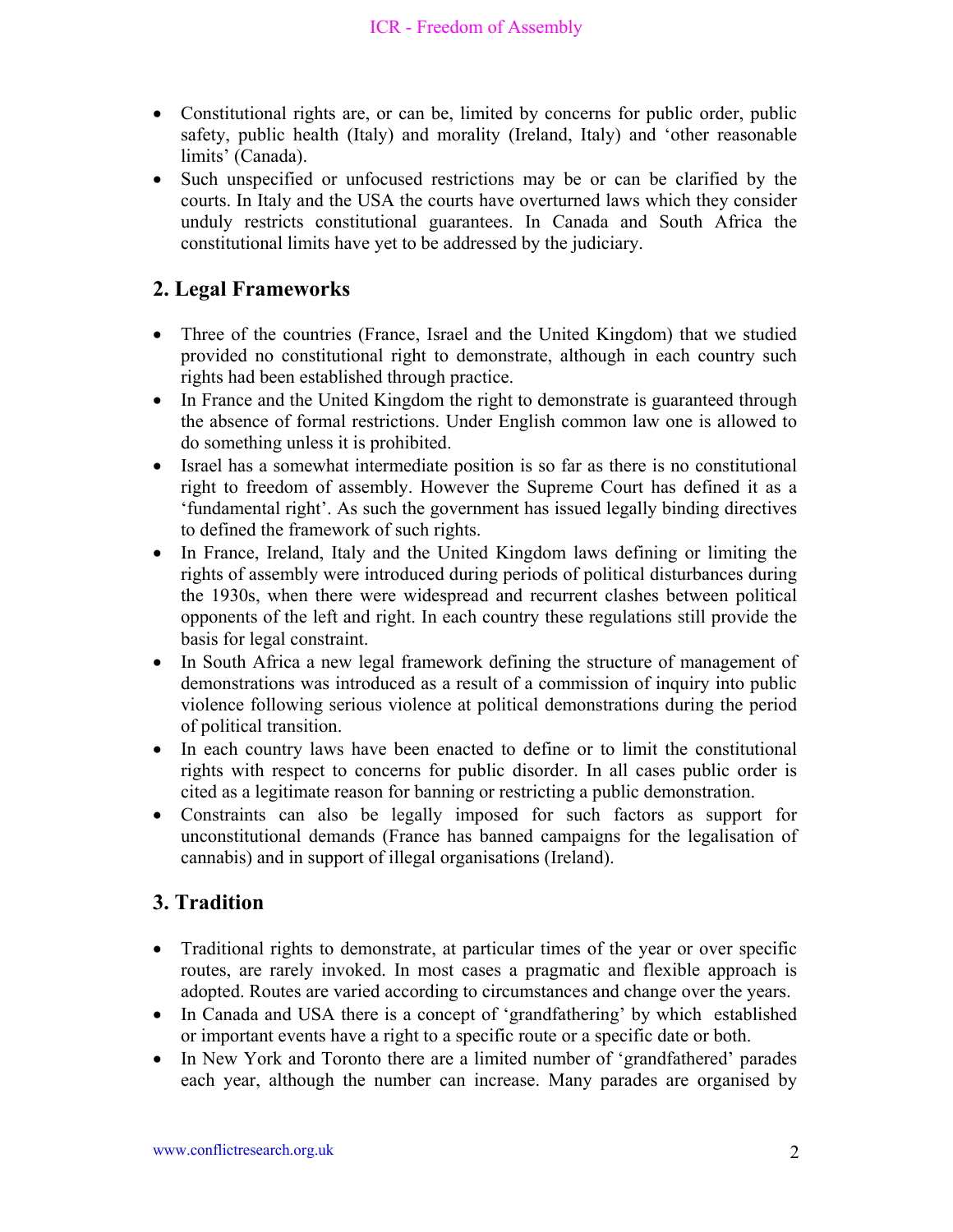distinct ethnic communities; in neither city does any single community have more than one 'grandfathered' parade a year.

- The New York St Patrick's Day parade is the longest established parade. Under the 'grandfathering' system only the Ancient Order of Hibernians are permitted to organise a parade on Fifth Avenue on 17 March, nevertheless the route has changed on a number of occasions.
- 'Grandfathering' does not necessarily imply a longstanding practice, the Khalsa parade, organised by the Sikh community and the West Indian Caribana carnival parade in Toronto are both of recent origin but are now considered to have the same rights as long established 'grandfathered' events.
- In London and Paris there are established routes for large demonstrations, but these are not claimed by particular groups, nor are there specific rights to use them. In Paris there are also favoured areas for left-wing demonstrations and others for right-wing demonstrations, but such traditions are flexible.
- Tradition therefore exists as a limited concept in some other countries, but it does not transcend other concerns for public order or disruption to daily routines.

### **4. Equal Rights**

- Whether it is guaranteed by the constitution or by the law it is widely accepted that the right to demonstrate should be given or permitted to all members of a society equally.
- Nevertheless in some countries specific communities or political groups may feel that they are discriminated against over the right to hold demonstrations. In a number of countries the gay community have had to fight for their right to demonstrate in recent years, although their Gay Pride parades have become established events in many cities.
- In Israel despite an active assertion of a general right to demonstrate as a fundamental right, this is not applied equally to both Jewish and Arab citizens of the state. Arab Israelis believe that their civil rights to political expression and commemoration are not upheld with equal force, as are those of Jewish Israelis.
- In France and the United Kingdom the political parties of the extreme right feel that their rights to demonstrate are not safeguarded by the state in the same way as the rights of other political parties.
- There is also an issue when tradition is invoked to give one particular community rights to demonstrate that are not offered to other communities. In many cases this is overcome by giving each community access to traditional events.
- Where rights are not extended to all sections of the community equally there is clearly an issue for the state or for the courts to address. Similarly when one political group or community seeks to prevent another one from exercising its civil rights the issue should be dealt with promptly rather than quietly ignored.

### **5. Requirements for Notification**

• In all countries surveyed, except the Republic of Ireland, there is a requirement to notify an authority of plans to organise a demonstration, parade or march.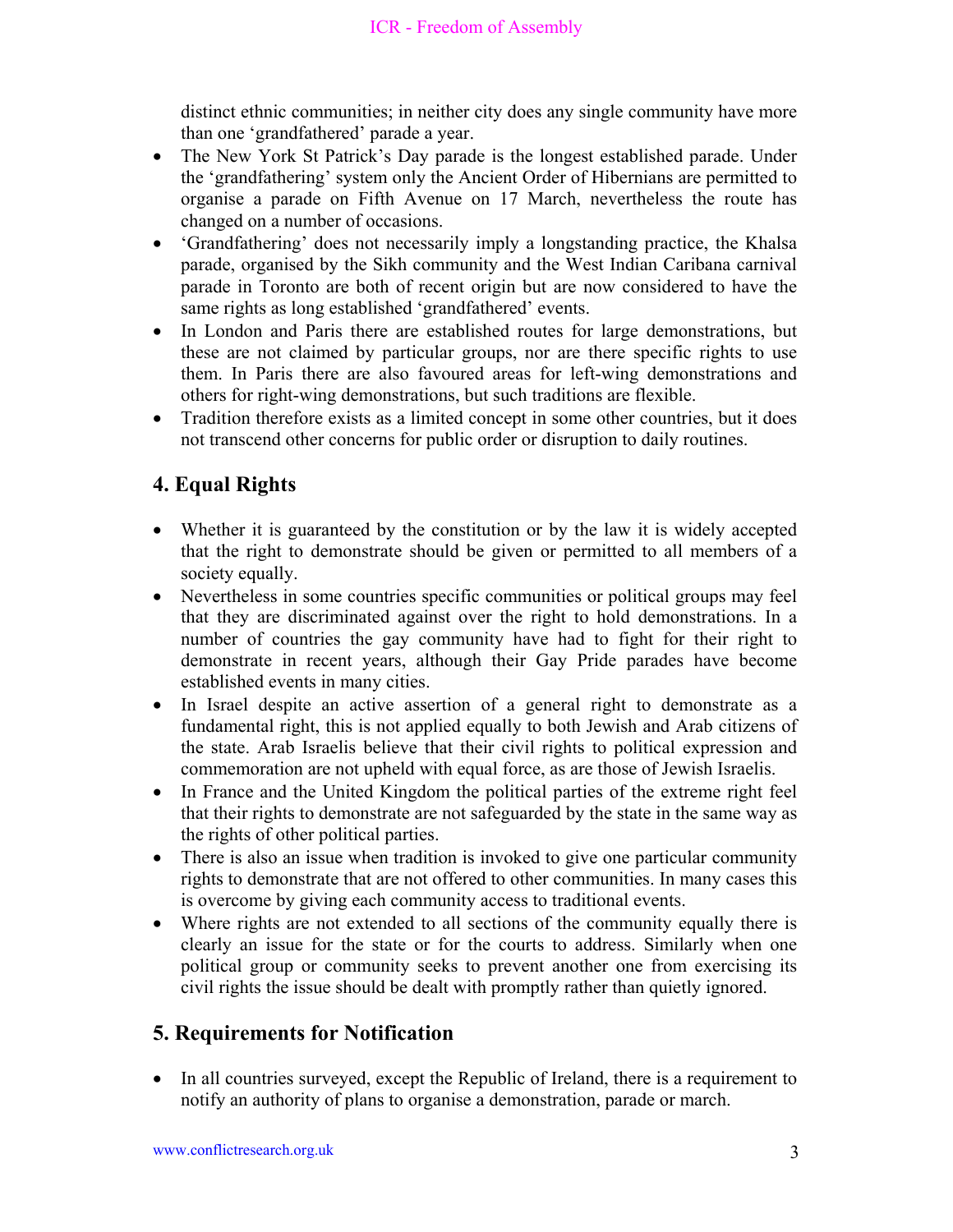- In Canada, England, France, Israel, Italy and the USA notification must be given to the local police.
- In Scotland and South Africa notification is given to the elected municipal authorities that have the responsibility of liasing with the police.
- The required period of notification varies from three days in Italy, to twenty-one days in Canada. In practice even the three days notification period is not strictly adhered to in Italy, while in Canada the police prefer to be given even longer notice wherever possible.
- In all countries surveyed exceptions are allowed when it is not possible to give even the minimum notification period.
- In most jurisdictions notification is notice of intent, rather than a request for permission to demonstrate. In Israel organisers must receive formal permission. The authorities require information on the time, place and scale of the demonstration. They also want to know the reason for the event and the name and address of those taking responsibility for the organisation.
- Notification usually leads to a process of negotiation over the time and route that it is proposed for the demonstration. There is no generally accepted right that one can demonstrate wherever and whenever one wants. Some form of compromise is normally reached between the organisers and the authorities.
- In France, Israel and Italy any decision to prohibit or restrict a demonstration should be notified in advance of the event. In France and Italy this is to allow time for negotiations, in Israel it is to allow for an appeal to the courts.
- In France the police and the organisers sign formal documents that indicate the agreed terms of the event. This imposes a responsibility on the organisers to comply with the agreement and on the police to protect a legal demonstration.
- If no prior notification is given of a demonstration then the event is deemed illegal. The police can disperse those gathering while the organisers of illegal demonstrations can be subject to prosecution. In practice the police often facilitate illegal demonstrations in the interests of public order.

## **6. Constraints**

- The most common reason for constraining or banning public demonstrations is concern for public order. However public order is a poorly defined concept. It is generally accepted that public order means an absence of violence, but it is not clear how far it also refers neither to an absence of disruption of daily life nor to what constitutes the norm of public order.
- Usually the police have considerable flexibility to determine the limits of public order and make a judgement on what might constitute a threat to it. However in Israel the police are required to have more concrete evidence of active planning for violence before they can ban an event as a threat to public order.
- Often the threat of a counter-demonstration or of some form of protest is sufficient to invoke concerns for public order and prohibit the original event. In Italy the courts have decided that in such a situation the original demonstration should be permitted and the counter-event should be banned or constrained.
- In France demonstrations can be banned if they support or advocate illegal activities. A proposed pro-cannabis demonstration was banned recently.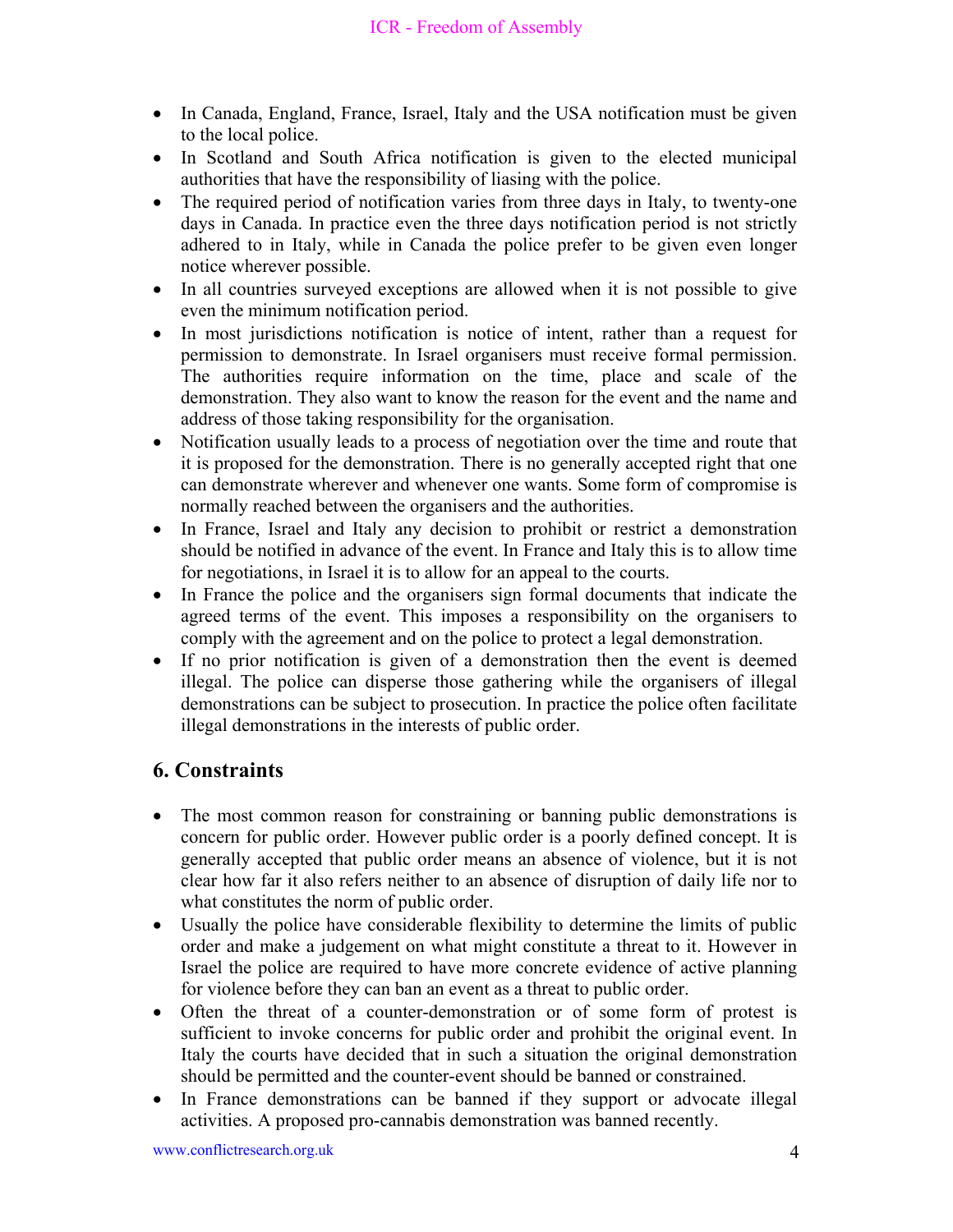#### ICR - Freedom of Assembly

- In Italy demonstrations can be banned if there are concerns for public health or morality, in Ireland demonstrations can be restricted on the grounds of concern for morality. There is no indication that these concerns have ever been invoked.
- In most cases the authorities are also concerned about disruption that may be caused to daily routines. In Canada, France and the USA there is a concern to minimise the disruption to traffic and free movement of other users of urban areas. In Canada and the USA the disruption to commercial life and business is also a key factor in the timing or location of a demonstration.
- In contrast in Israel the courts have determined that demonstrations are an important feature of democratic life and therefore demonstrators have as much right to use the streets as did pedestrians and vehicles.
- In a number of countries demonstrations are, or can be, banned from sensitive locations. Parliament buildings, government buildings and courts frequently have restricted access. In New York demonstrations are also banned from passing the United Nations building.
- In Israel demonstrations are usually banned if they are likely to provoke religious hostility. Jewish demonstrations have been banned from some strongly Palestinian areas, and Jews are not allowed onto the Temple Mount in Jerusalem. Palestinian demonstrations are generally restricted within Israel.
- In France demonstrations against visiting heads of state or important foreign visitors are often banned, heavily constrained or subject to intensive security.

#### **7. Time, Place and Manner**

- In USA any restrictions imposed on the right to demonstrate are readily challenged through the courts. Nevertheless the police are able to invoke their right to restrict the time, place and manner of a demonstration without limiting basic civil rights. While people have the right to demonstrate this will not always be facilitated in the time, place or manner of their own choosing.
- While this is not explicitly formulated elsewhere, in most if not all jurisdictions the authorities reserve the right to limit the time, place and manner of a demonstration.
- Sometimes time, place and manner restrictions are imposed because of concerns for public order or avoid too much disruption to daily life. Sometimes changes are imposed to avoid undue restrictions on the civil rights of others. Sometimes restrictions are imposed for the convenience of the police or other authorities.
- In New York the police have imposed a limit on the number of parades that they will permit on Fifth Avenue each year. As the main thoroughfare it is a popular route but demonstrations disrupt city life and make undue demands on the police.
- In Boston the police restrict the number of outdoor public events held on any one day. Restrictions are also imposed on the number of events held on weekdays or in areas where they will cause too much disruption. New events are therefore likely to be assigned the downtown commercial area on a Sunday in winter.
- In Toronto the police will restrict the route of any demonstration if it is likely to disrupt trade and favour Sundays for public assemblies.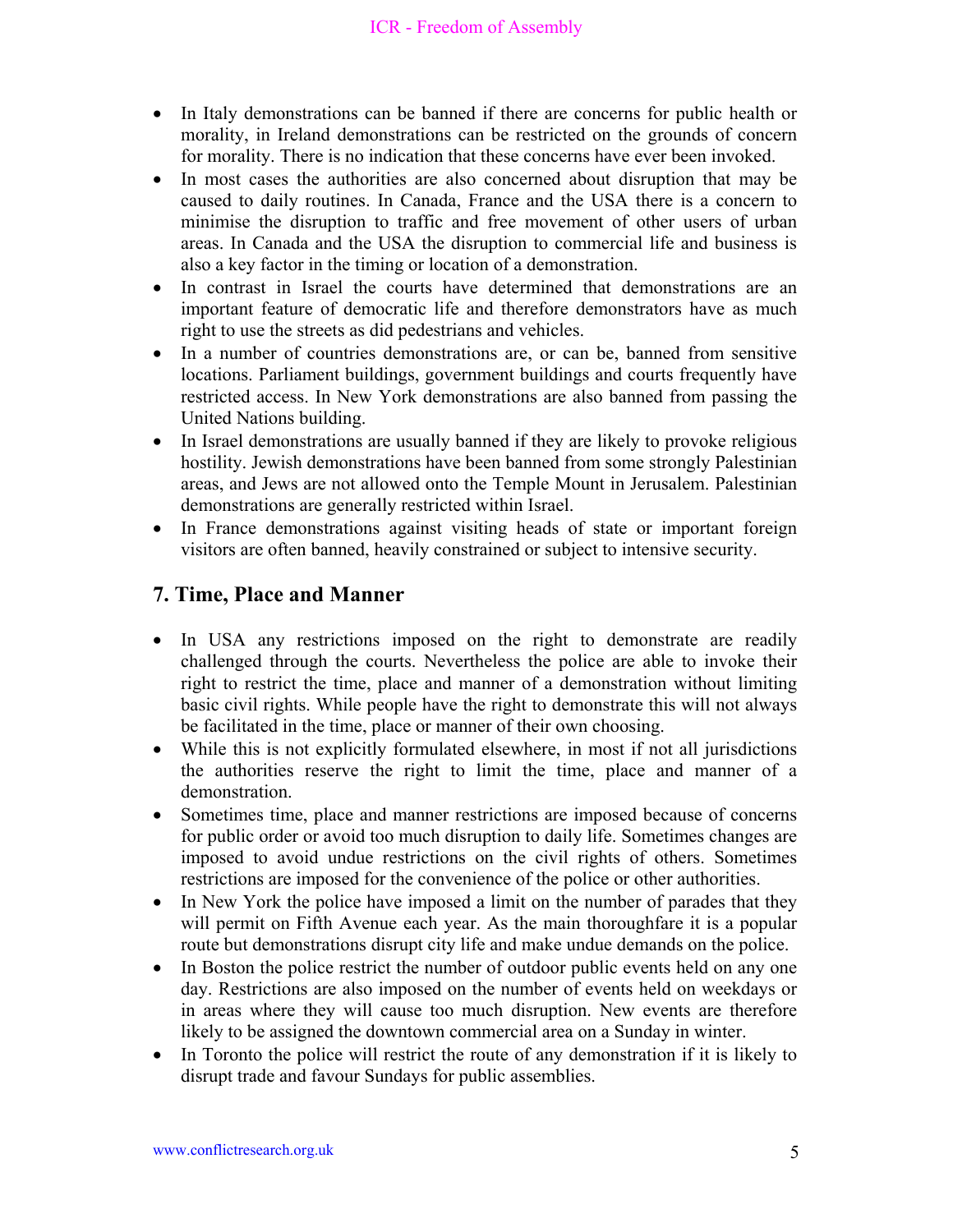- In London large demonstrations in the West End are encouraged to use 'traditional' easily policed routes and are not readily allowed on weekdays because of the disruption they can cause to traffic.
- In all these cases the right to demonstrate is upheld, but the context of the demonstration is determined by the authorities rather than by the organisers.

### **8. Opposition**

- All public demonstrations make statements about the issues a group supports or opposes and demonstrations are, or should be able to be, provocative. They are therefore likely to provoke opposition or reaction from outsiders.
- While demonstrations should be allowed to be provocative, there are limits to acceptable provocation; demonstrations should not be allowed to provoke fear or encourage violence. In many countries sensitivity is paid to ethnic or racial differences when considering the likely provocation a demonstration might cause.
- Although demonstrations may well provoke hostile opposition, it is generally accepted that such opposition should not be permitted to stop a legal event.
- In USA the police accept that a 'hostile audience' should be allowed to protest within 'sight and sound' of the target of their hostility, but should not be allowed to prevent the other demonstration from taking place.
- In Israel the police are expected to protect legal demonstrations from hostile audiences even if the demonstration is being deliberately offensive. Police have protected demonstrators who mocked or satirised religious symbols.
- In France and Italy counter-demonstrations are usually permitted relatively near to the demonstration that they are opposing, but are not allowed to interfere with it. In France the police have a responsibility to protect legal demonstrations to follow their agreed route.
- However, in spite of these assertions of upholding the right of legal demonstrations in practice counter-demonstrators are sometimes able to stop them or force them to be re-routed. It is not unusual for far right or neo-Nazi demonstrations to be confronted and stopped in France, the UK and the USA by left-wing opponents.

### **9. Provocation and Fear**

- It is widely accepted that demonstrations can be restricted, re-routed or banned if there is concern that there is a deliberate attempt to provoke violence, to provoke fear or if there is a reasonable fear of a violent reaction.
- In all countries town or city centres are usually regarded as neutral zones and all sections of the community have a right to demonstrate in such areas. Provocative demonstrations would usually be tolerated in such areas.
- There are exceptions however. In France provocative demonstrations against a foreign state are often prohibited or restricted, many of these are planned for the centre of Paris. In Italy demonstrations that are considered seditious or against the state can be banned.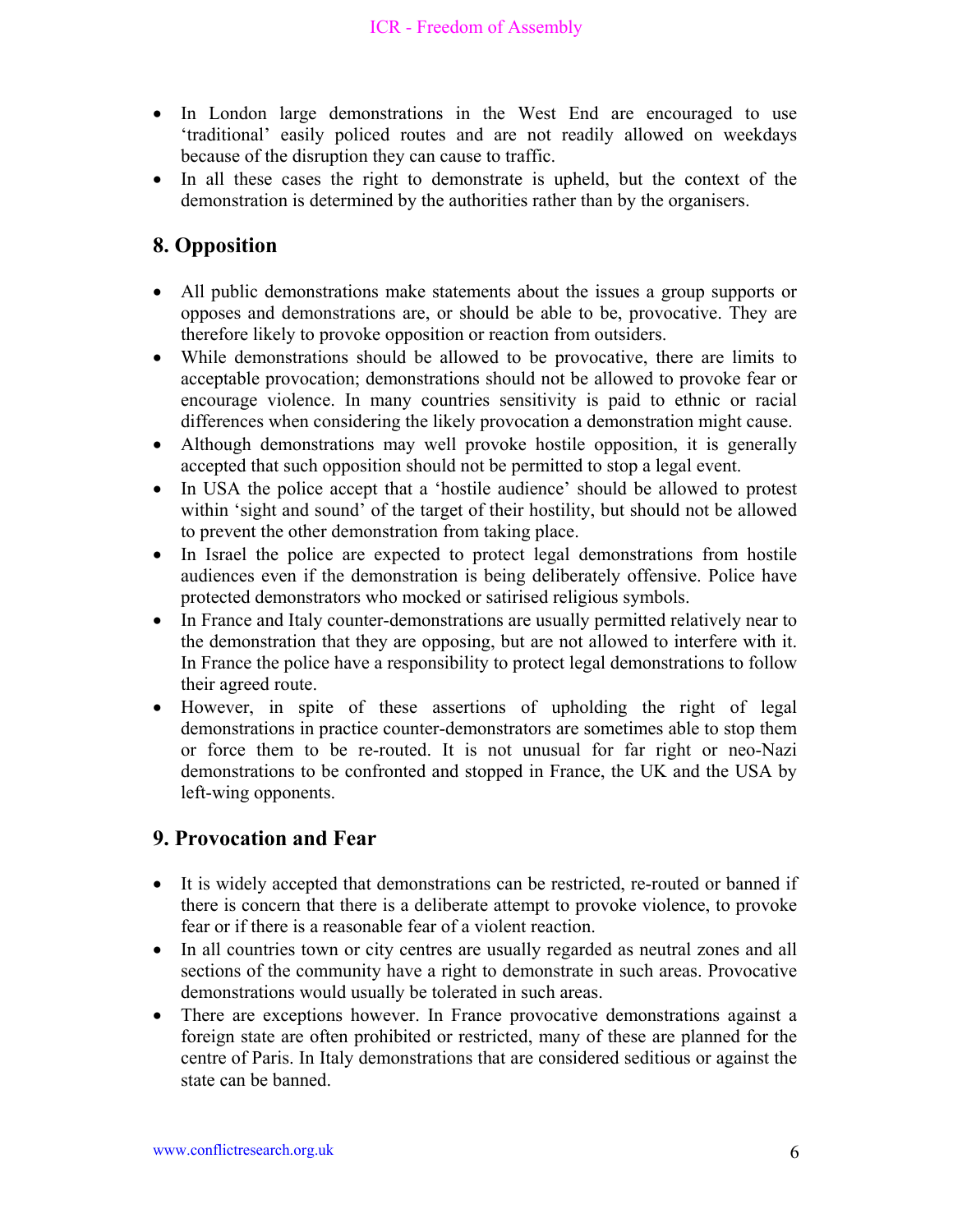- Residential neighbourhoods are more sensitive areas for demonstrations and there would be more concern about the nature of any such public assemblies.
- Although the US Supreme Court eventually ruled that a neo-Nazi group should have been allowed to demonstrate in the heart of Skokie, a largely Jewish suburb of Chicago, other countries would be less tolerant
- In South Africa the police were wary of any ANC demonstrations that aimed to go near to Inkhata areas or vice versa.
- In Israel Jewish demonstrations are not usually allowed to pass through specifically Palestinian areas and in general caution is given to sanctioning demonstrations by outsiders in strongly Orthodox areas.

## **10. Appealing Constraints**

- All countries accept that an external authority have power to ban or to impose constraints on a demonstration. Constraints or changes to original plans are usually arrived at through negotiation with the organisers, however an agreed compromise is not always possible. In most countries some means of appeal against restrictions is possible.
- In Israel the Supreme Court has been willing to hear an appeal against police restrictions on a demonstration at very short notice. On a number of occasions bans or restrictions have been overturned. The court actions have also led to clear directives being set out by the government to define the rights and limits that should structure police decision making.
- The South African Regulation of Gatherings Act also allows for the possibility of appeal against restrictions on demonstrations. This has not been taken up to date.
- In France, Italy and the USA appeals must go through the normal court system and can take a considerable time. In the USA the Supreme Court has regularly overturned legal and bureaucratic constraints on the rights to demonstrate but cases often take several years to go through the complete judicial process.
- Until the appeal process has been completed the original constraints on the demonstration remain in force.
- An appeal may consolidate, establish or extend the right of demonstrator but because of the long time-scale involved may have little impact on the ability to hold the demonstration in the manner desired.

## **11. Policing**

- The police are responsible both for maintaining public order and for facilitating the right of public assembly. They also have a duty to minimise disruption caused by demonstrations.
- Policing demonstrations often involves balancing concerns for law enforcement with those of public order. As a result illegal demonstrations sometimes have to be facilitated in order to minimise the risk of more serious disorder.
- In an ideal situation the involvement of police at demonstrations should be kept to a minimum level. In many cases the police do little more than control the traffic and maintain a discrete visible presence.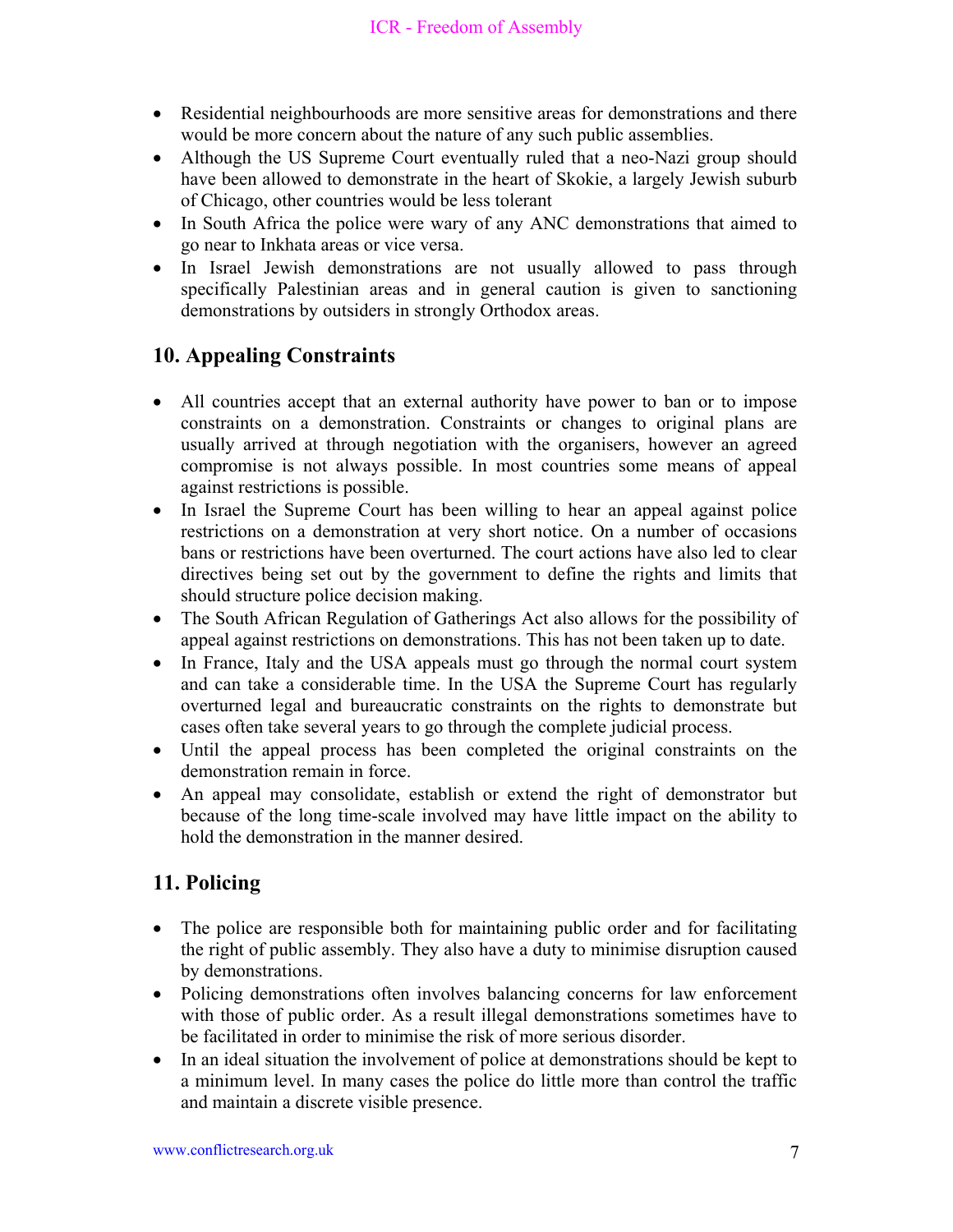#### ICR - Freedom of Assembly

- Ideal policing also involves working in conjunction with the organisers of a demonstration. Good lines of communication are an essential factor. In New York officers from the community relations department act as intermediaries between demonstrators and the front line police. In France the organisers of a demonstration are expected to be at its head where they can be easily contacted.
- In New York the police have lawyers present to ensure that their officers comply with the letter of the law and that the rights of demonstrators are not ignored.
- Given their responsibilities for public order the police must always be ready to deal with potential trouble. In all countries there are either special riot police units or specific riot training is given to all officers. Usually riot police are kept in reserve, at a distance or out of sight until or unless they are required.
- A limited repertoire of weapons is used for riot control. The standard equipment includes helmets, shields and batons. Tear gas is available in some countries.
- At times live ammunition is, or has been, used against demonstrators or protesters. In Israel live ammunition is used against Palestinian demonstrators but never against Jewish Israelis. In South Africa live ammunition was used under the apartheid regime, and was available in Italy until the early 1980s.
- The Israeli security forces also use rubber or plastic bullets. They have never been considered as an option in Italy. In France they were tried but were considered too dangerous.
- In situations of serious political or social conflict the police are often regarded as partial and are identified by demonstrators as an opponent. Police presence at demonstrations can provoke rather than restrain rioting and other violence.
- Violent clashes between demonstrators and police occurred frequently in Italy in the late 1940s and early 1950s and again during the 1970s; in South Africa in the late 1980s and early 1990s and clashes continue between the Israeli security forces and Palestinians.
- In Italy the reform and demilitarisation of the police in 1981 was a factor in reducing the political violence. Similarly in South Africa reform of the police force was an essential part of the transition from apartheid to democracy.

### **12. Civil Control – Stewards and Monitors**

- The police are responsible for public order, but much of the responsibility for the practical policing of demonstrations falls on the organisers. In all countries the organisers of parades are expected to provide adequate stewards. This is never usually set out in any formal manner and the number of stewards that are needed will largely depend on the scale of the event.
- Stewards are expected to be both identified and identifiable. Usually this involves little more than a coloured armband or top. In some situations stewards will be expected to have walkie-talkies or other forms of mobile communication.
- Stewards rarely receive any formal training except through a culminative process of attending demonstrations. They should be aware of their responsibilities and of any agreements over the route, style or form of the demonstration.
- Stewards are usually responsible for controlling order within the body of demonstrators and any reactions to protesters. They are not responsible for the behaviour of people outside the body of the demonstration.